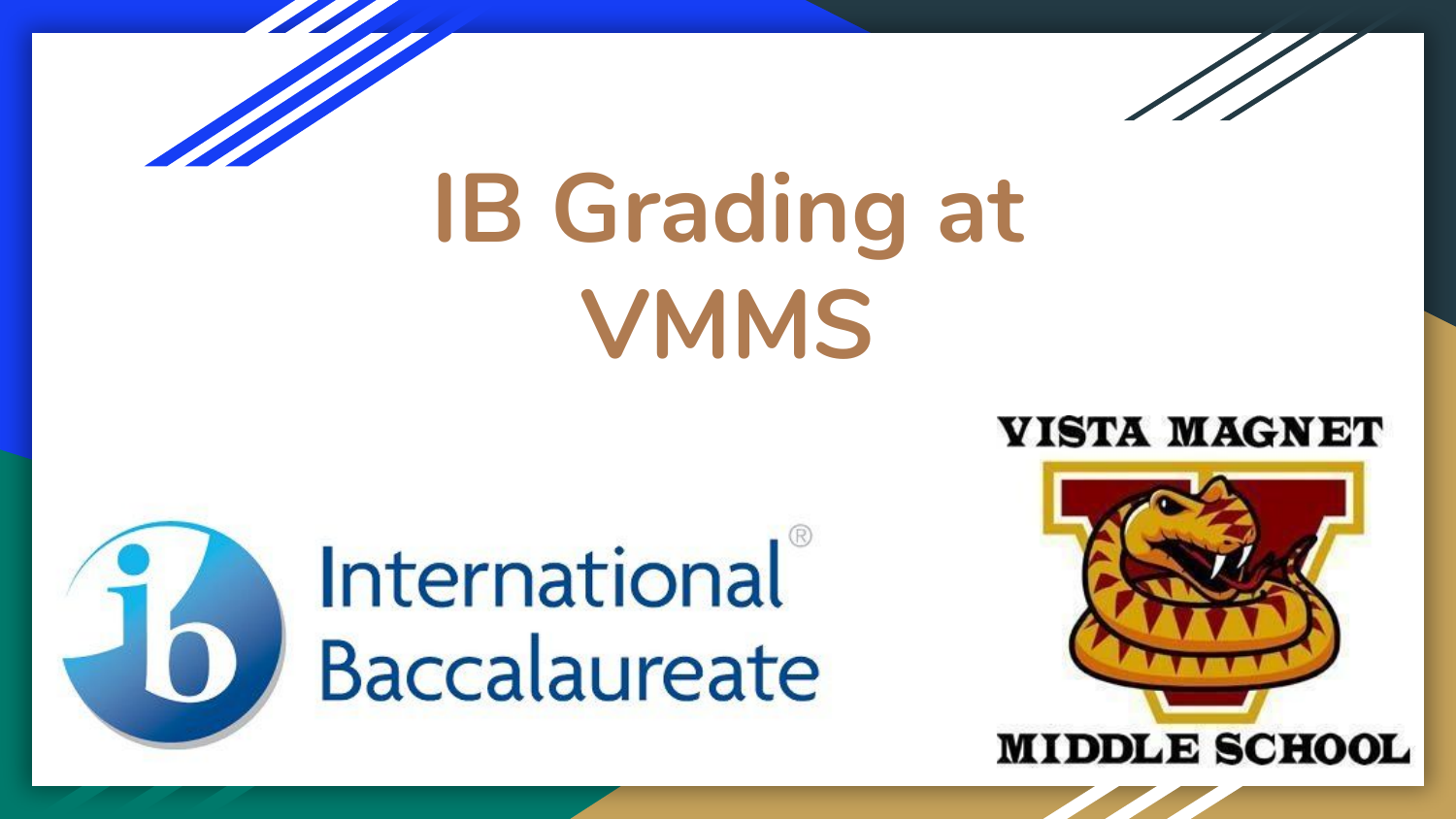### **The Need for a Change**



Current research shows that students learn better and are more productively when grading systems are altered to allow them to focus on their growth rather than a grade.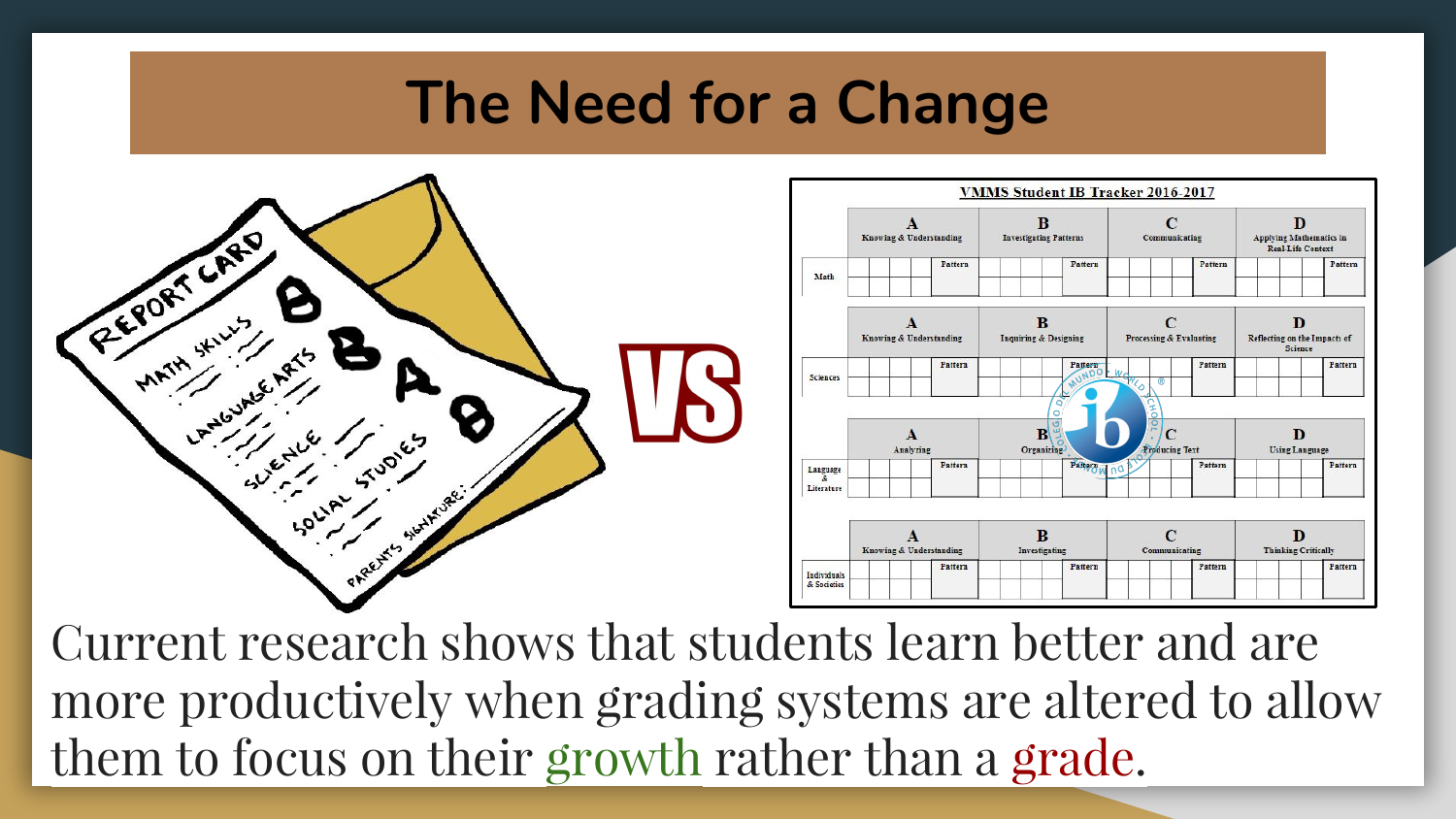# **VMMS Assessment of Learning**

- New this year: VMMS students will **not receive letter grades** on their report cards.
- Instead, all students will receive **IB Achievement Level Scores (0-8)** based on IB Rubrics.
- Each subject has 4 criteria, students will have a score in each.
- Scores match up to **written descriptors** to provide you and your students a better understanding of their progress and learning.

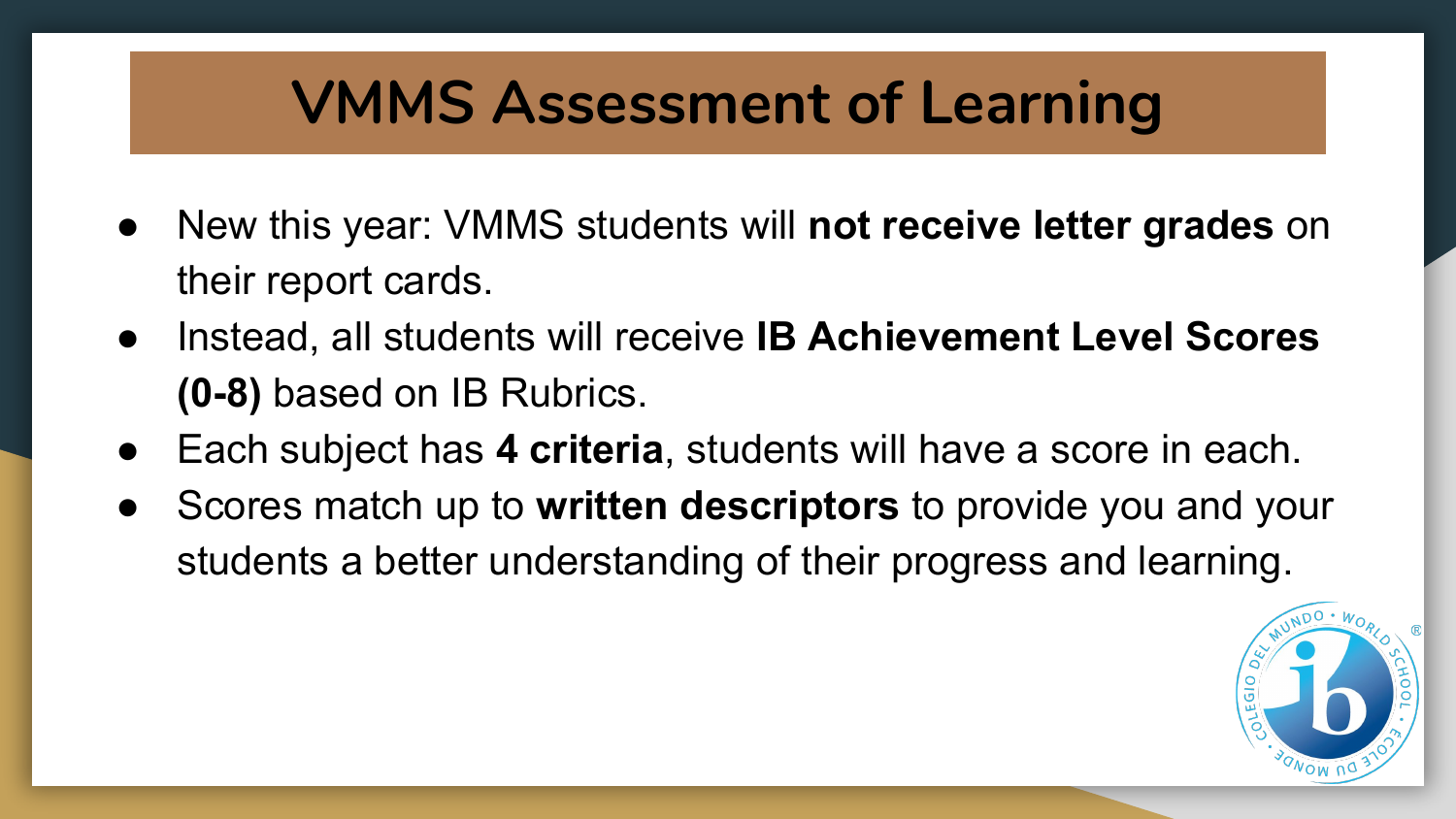### **What are criteria?**

- ➢ **Traditional grading models** ranks student achievement compared to other students. There is not often room for growth: Grades are often seen as final, the end of learning.
- ➢ **Criteria-based assessment** uses written explanations to explain the student's current level of achievement on learning goals. Students are encouraged to continue learning and growing.

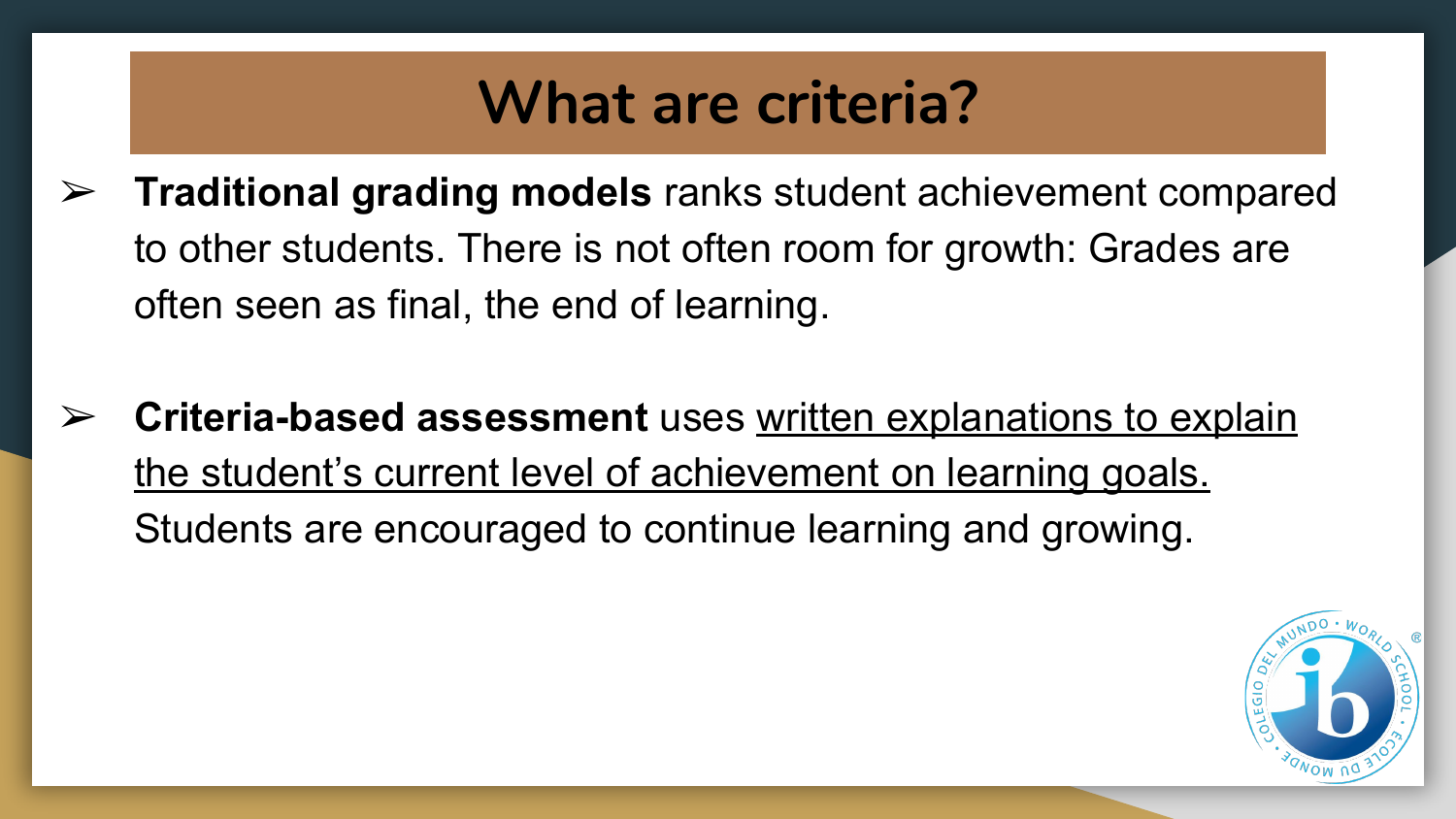# **VMMS Assessment of Learning**

### **VMMS will still assess students in the following three areas:**

- 1. Summative Assessments of Learning (using IBMYP Criteria and IB Rubrics)
- 2. Citizenship
- 3. Work Habits

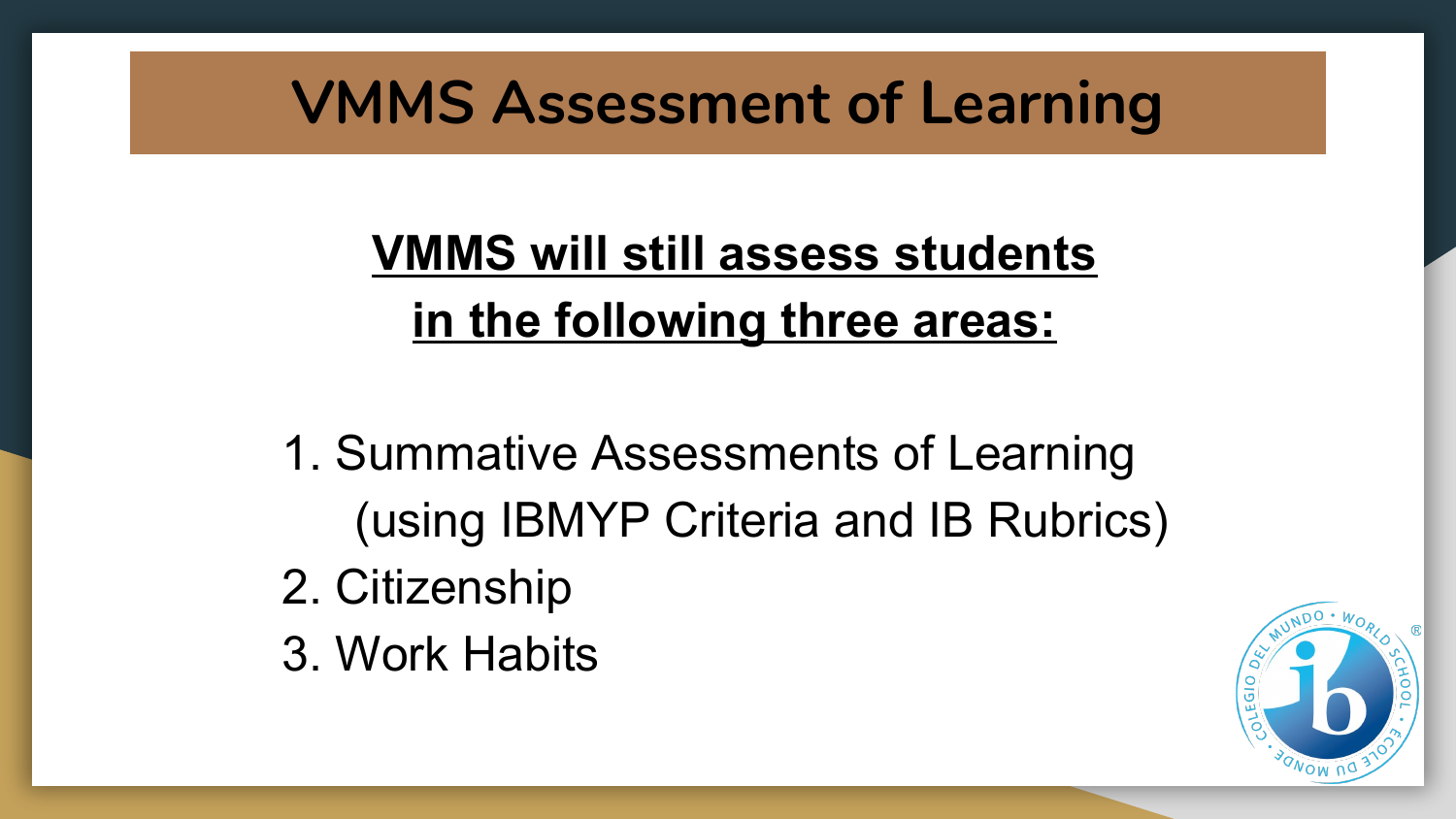### **Sample IB Progress Report & Key**



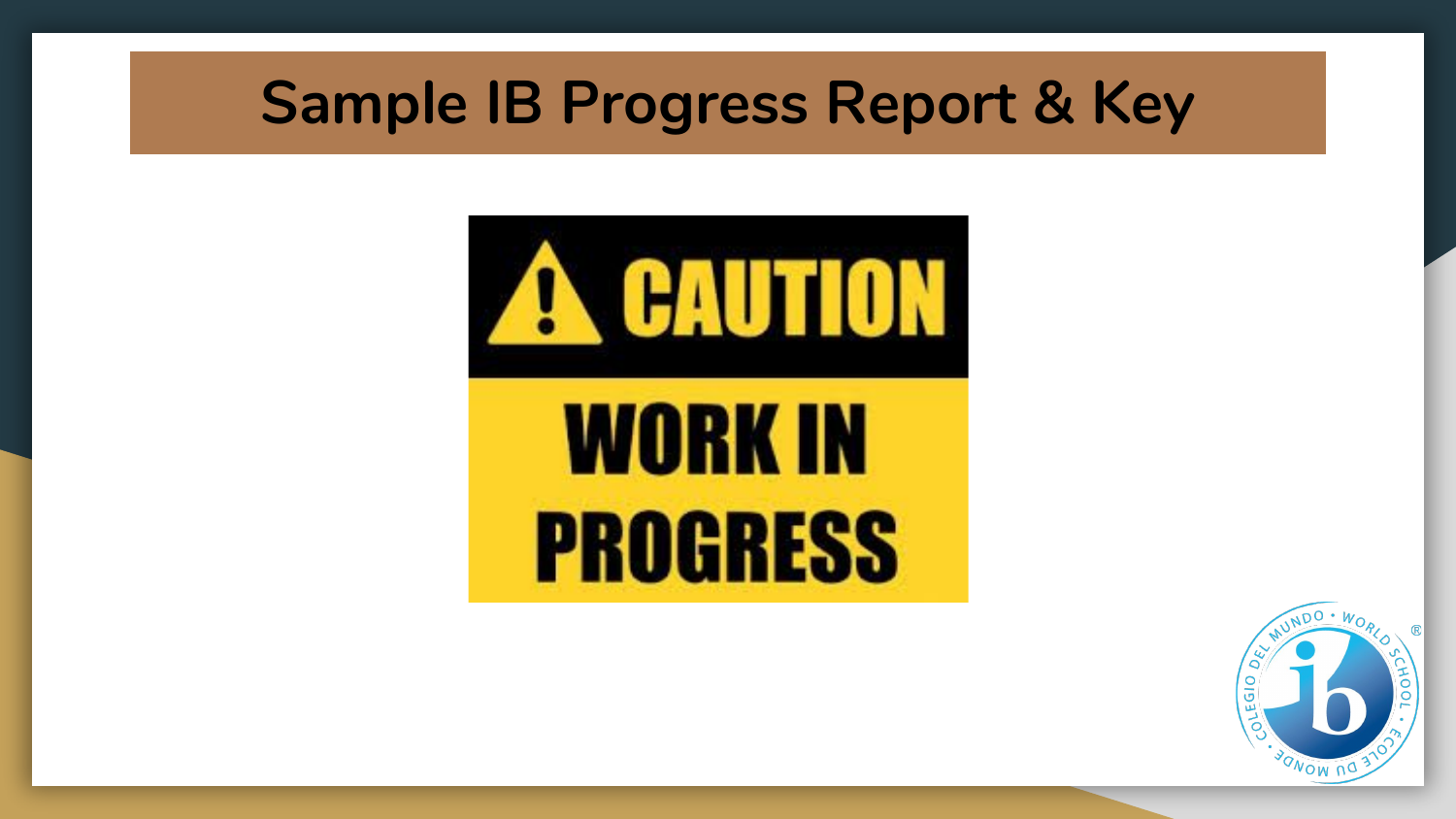

### **SAMPLE IB Progress Report**

**CAUTION** 

**WORK IN** 

**PROGRESS** 

|                                                |                       |                                         | 1 SEM                          | $\overline{2}$ | 2 SEM |
|------------------------------------------------|-----------------------|-----------------------------------------|--------------------------------|----------------|-------|
|                                                |                       | <b>PRG</b>                              |                                | <b>PRG</b>     |       |
| <b>Teacher Name</b>                            | <b>Overall Grade:</b> | X                                       |                                | X              |       |
| A: Knowing and Understanding                   |                       |                                         |                                |                |       |
| <b>B: Investigating Patterns</b>               |                       |                                         |                                |                |       |
| C: Communicating                               |                       |                                         |                                |                |       |
| D: Applying Mathematics in real-world contexts |                       |                                         |                                |                |       |
| Comments:                                      |                       | <b>Work Habits: S</b><br>Citizenship: S |                                |                |       |
|                                                |                       |                                         | 5<br>IP<br>$\overline{4}$<br>7 |                |       |

*IP = In progress. Criteria has not been fully assessed yet. All criteria assessed by semester.*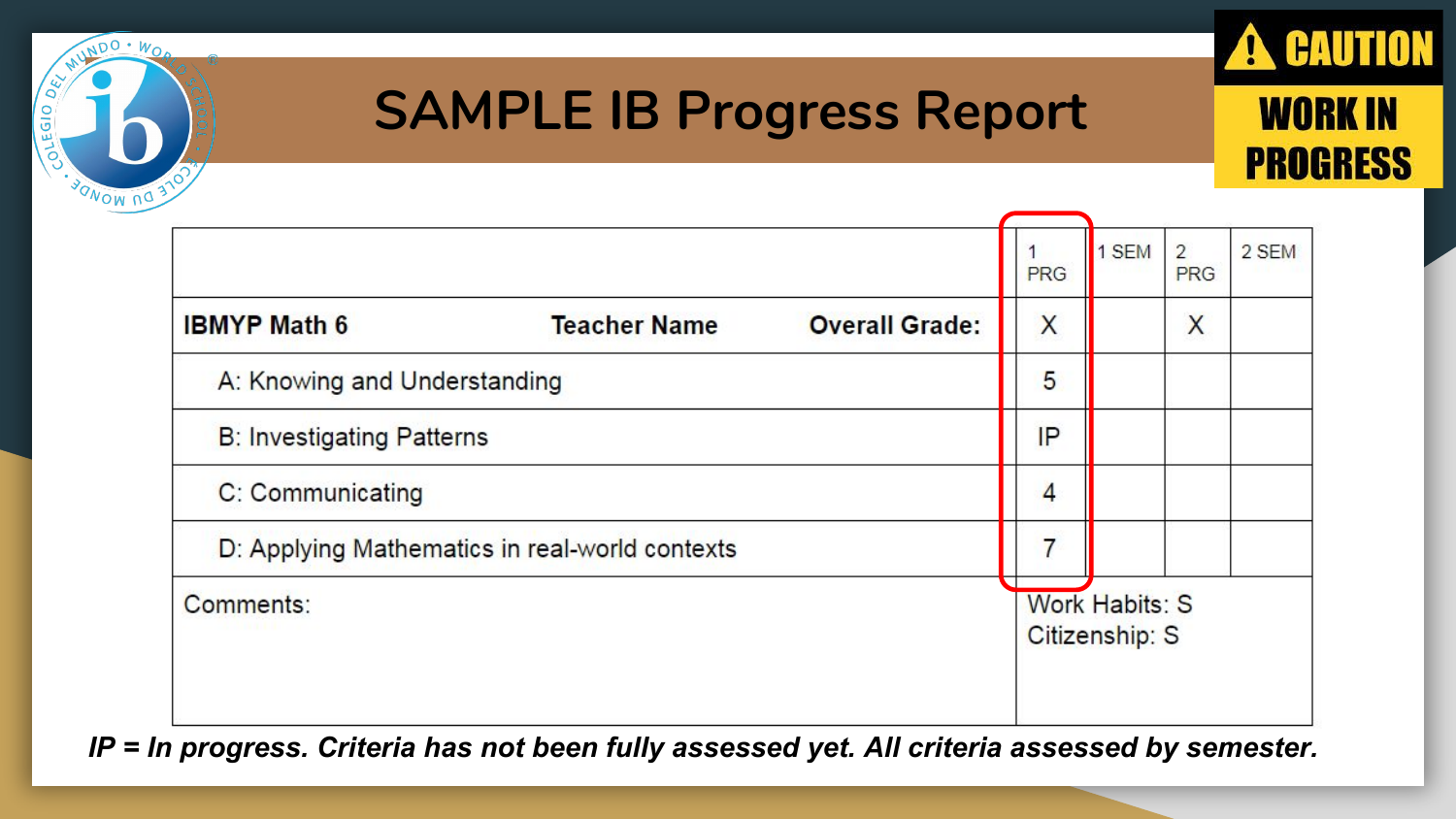

### **SAMPLE IB Progress Report Key**

**CAUTION** 

**WORK IN** 

**PROGRESS** 

#### **Mathematics**

#### **IB Criteria**

#### **Criterion A: Knowing and Understanding**

Students will:

i. select appropriate mathematics when solving problems in both familiar and unfamiliar situations

ii. apply the selected mathematics successfully when solving problems

iii. solve problems correctly in a variety of contexts.

#### **Criterion B: Investigating Patterns**

Students will:

i. apply mathematical problem-solving techniques to recognize patterns

ii. describe patterns as relationships and/or general rules consistent with findings

iii. verify whether the pattern works for other examples.

| <b>Achievement Level</b> | <b>Student Performance</b>                                                 |  |
|--------------------------|----------------------------------------------------------------------------|--|
| $7 - 8$                  | <b>Excellent</b>                                                           |  |
| $5-6$                    | <b>Substantial</b>                                                         |  |
| $3 - 4$                  | <b>Adequate</b>                                                            |  |
| $1 - 2$                  | Limited                                                                    |  |
|                          | The student does not reach a standard described by any of the descriptors. |  |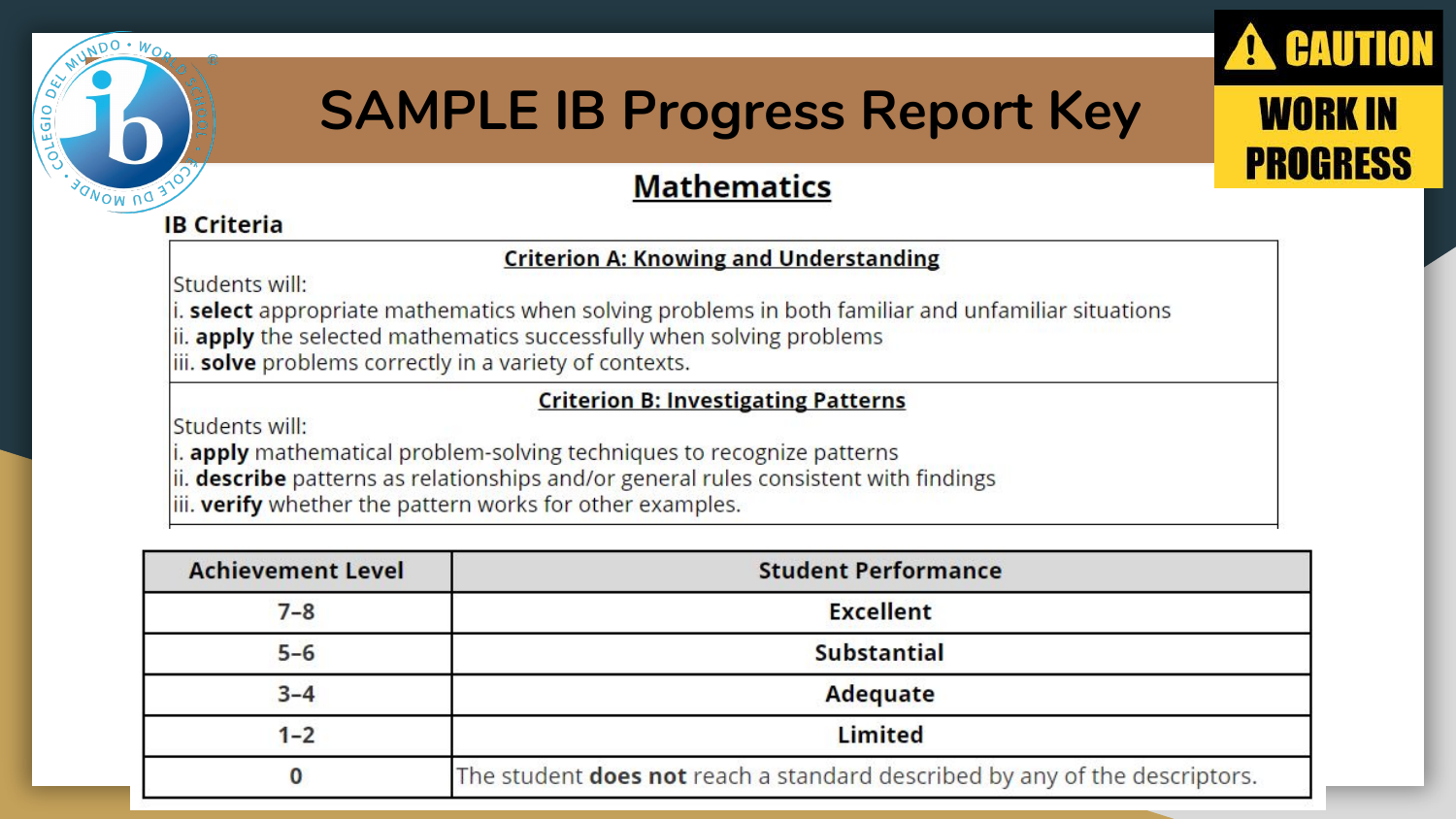

### **SAMPLE IB Progress Report Key**

**WORK IN** 

**PROGRESS** 

| <b>Achievement Level</b><br><b>Student Performance</b> |                                                                            |
|--------------------------------------------------------|----------------------------------------------------------------------------|
| $7 - 8$                                                | <b>Excellent</b>                                                           |
| $5-6$                                                  | <b>Substantial</b>                                                         |
| $3 - 4$                                                | <b>Adequate</b>                                                            |
| $1 - 2$                                                | Limited                                                                    |
|                                                        | The student does not reach a standard described by any of the descriptors. |

- **Achievement levels 5 & 6 are grade level proficient**.
- Levels 7 and 8 mean the student is performing above grade level expectations.
- Students will grow through the year, they should not expect Level 7 or 8 at the beginning of the year.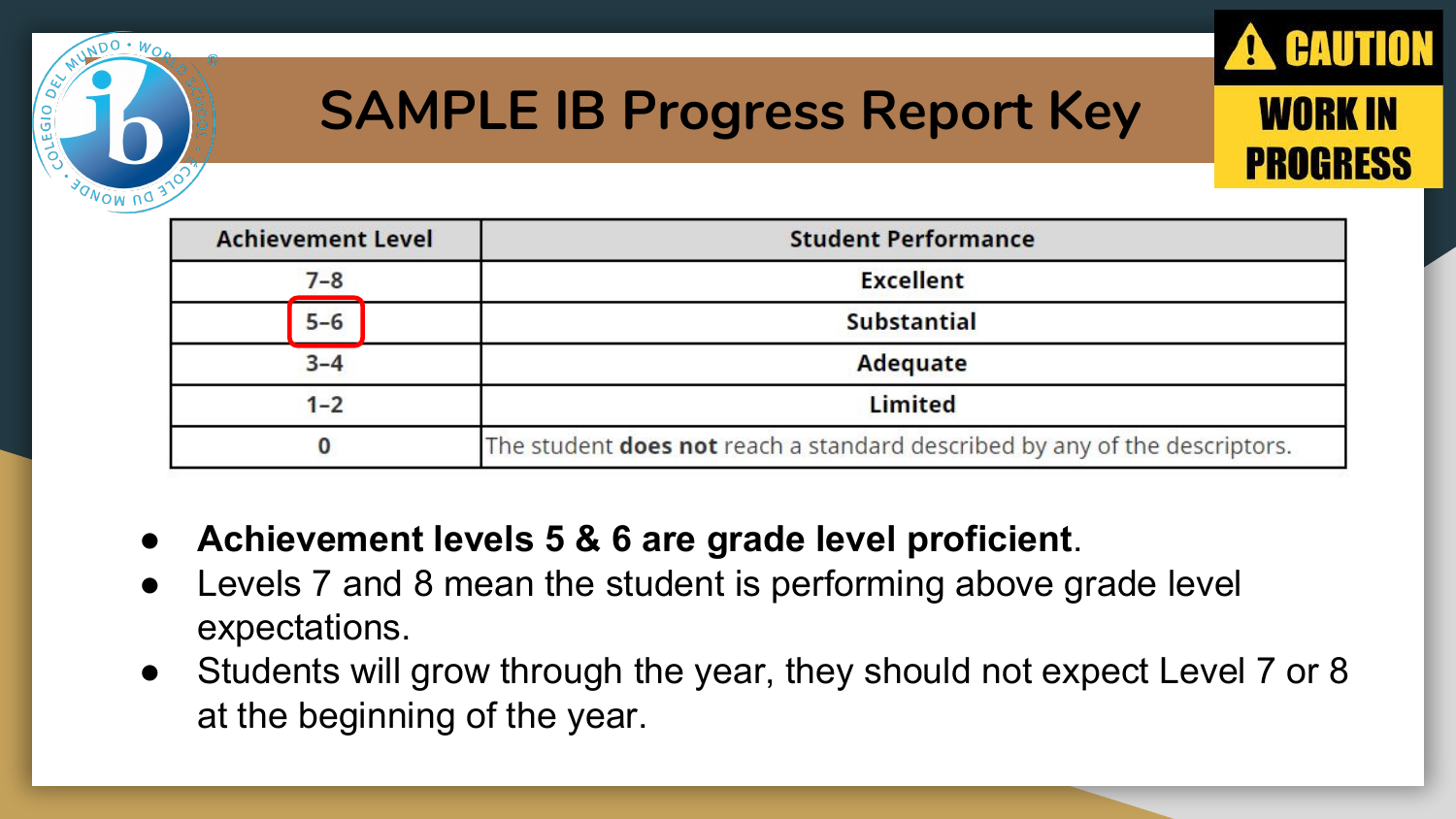### **VMMS Assessment of Learning**



# It's a journey!!!

### We are learning together and we need your feedback.

### Questions?